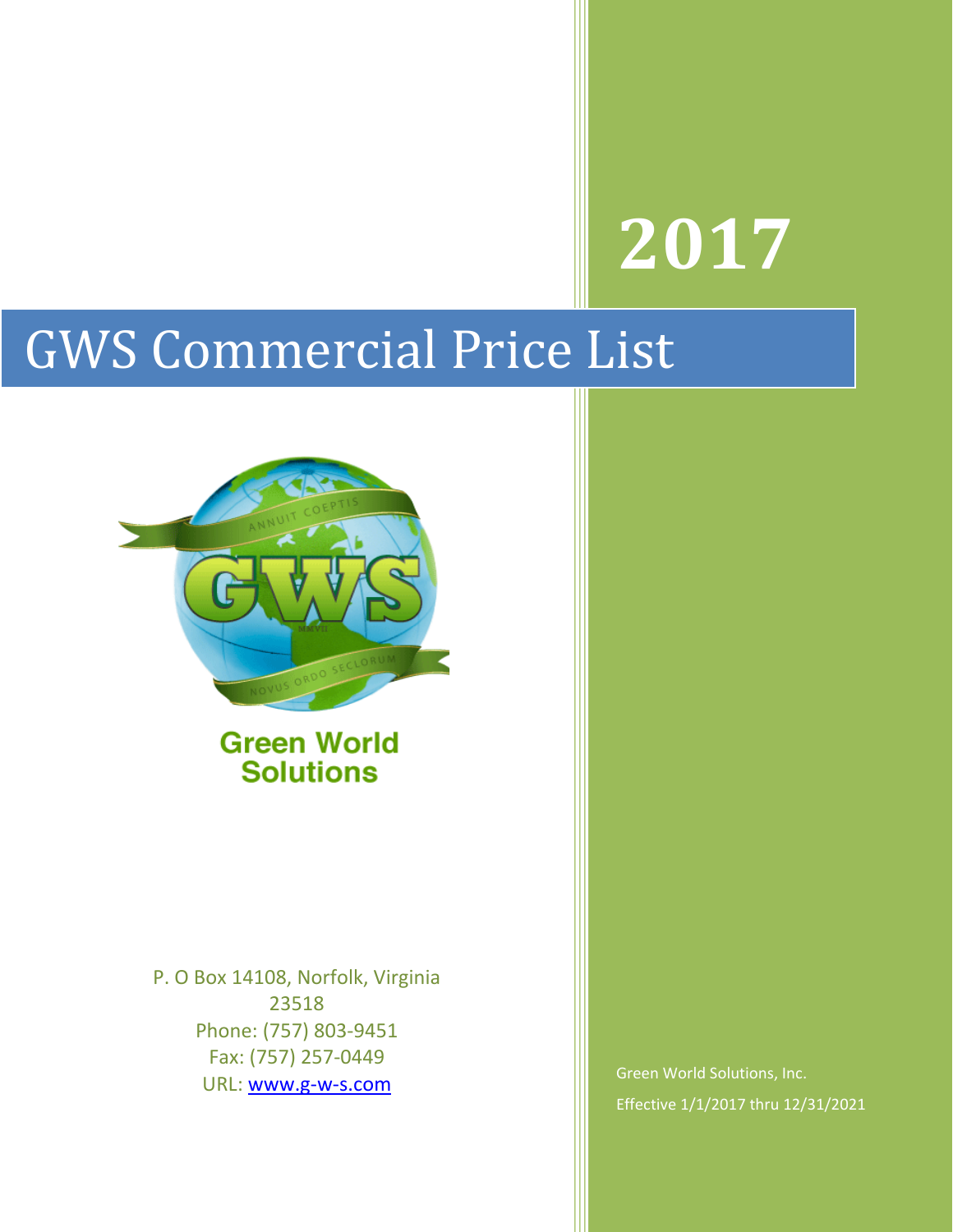

# **Table of Contents**

# **Description Page Number**

E,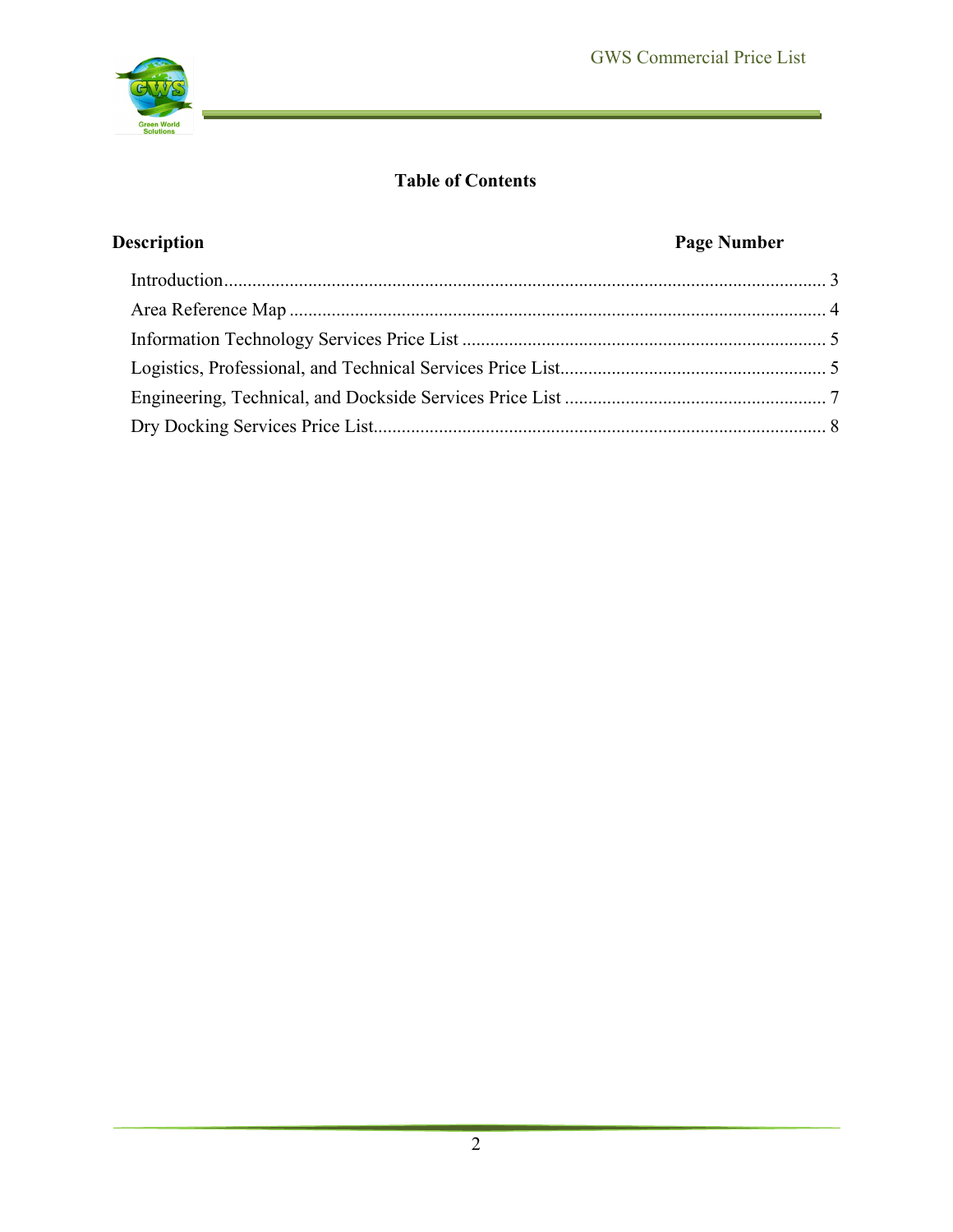

#### <span id="page-2-0"></span>**Introduction**

Green World Solutions, Inc. (GWS) is a Program Management, Independent, Validation and Verification (IVAV) services company in the areas of providing administrative support, light industrial support, specialized manufacturing and equipment installation services for government and commercial customers. GWS is approved as a Small Disadvantaged Business.

#### **GWS consultants bring strong backgrounds in:**

- Concept Development
- Government Acquisition, Procurement Processes and Program Management
- Requirements Management, Development and Documentation
- Interoperability and Enterprise Architectures
- Operations Analysis and Assessment
- Performance Monitoring and Evaluation
- Web-enabled Technologies, Design and Implementation
- Crisis Response and Risk Assessment
- Portfolio Management
- Professional Development & Training
- Curriculum Development
- Web Development and Site Management

We offer our government, industry and commercial clients a seasoned team who understands your environment with an offering of unique products and services.

GWS has amassed an impressive customer base for a small company. We support a broad range of Government customers and enjoy long term relationships with many of our business partners. These customers include the following:

- Naval Sea Systems Command (NAVSEA)
- USCG Facilities Design Construction Center (FDCC)
- Army Corps of Engineers (ACOE)
- Navy Bureau of Medicine and Surgery (BUMED)
- Department of Veterans Affairs (VA)
- C&B Technology (CBT)
- General Dynamics (GD)
- Pensacola Bay Area Chamber of Commerce (PBACC)
- Strategic Health Intelligence (SHI)

#### **Price List**

This Price List was developed to provide GWS customers a listing of our labor categories and hourly rates. The list was developed with a modest escalation to account for increases in the cost of labor for future years. Additional labor categories will be added to the List when available.

#### **Discounting**

GWS is a federal contractor and as such our federal customers enjoy Most Favored Customer (MFC) status. We can provide an area map of the United States to show our standard discounting processes by geographic locations. For discount rates, please consult with your individual GWS representative.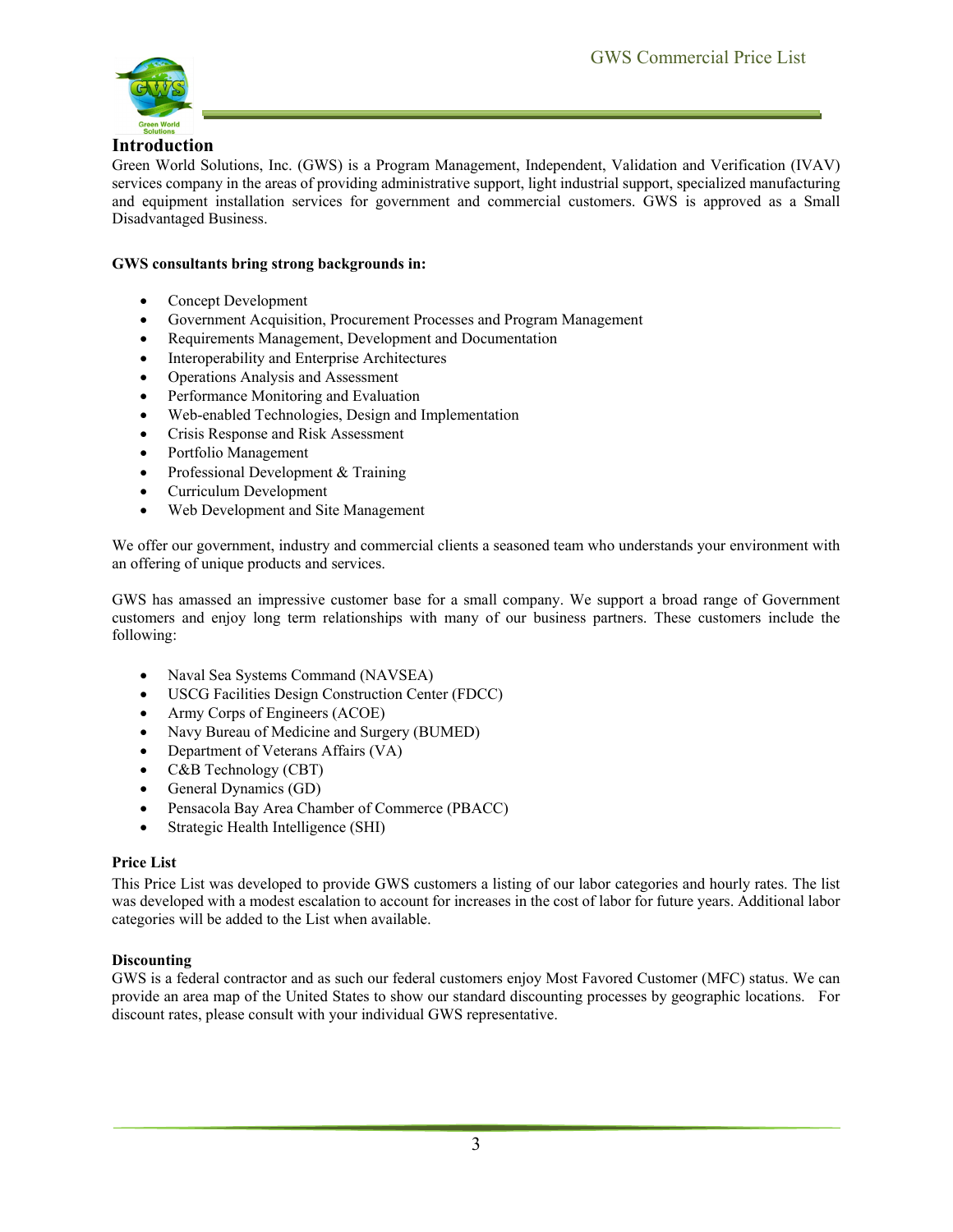

## <span id="page-3-0"></span>**Area Reference Map**

The map below defines geographical areas for Labor Categories. Please refer to this map for your area. Each area has a non-published reduction apart from Area 5. The government will always receive the MFC Status in reductions.

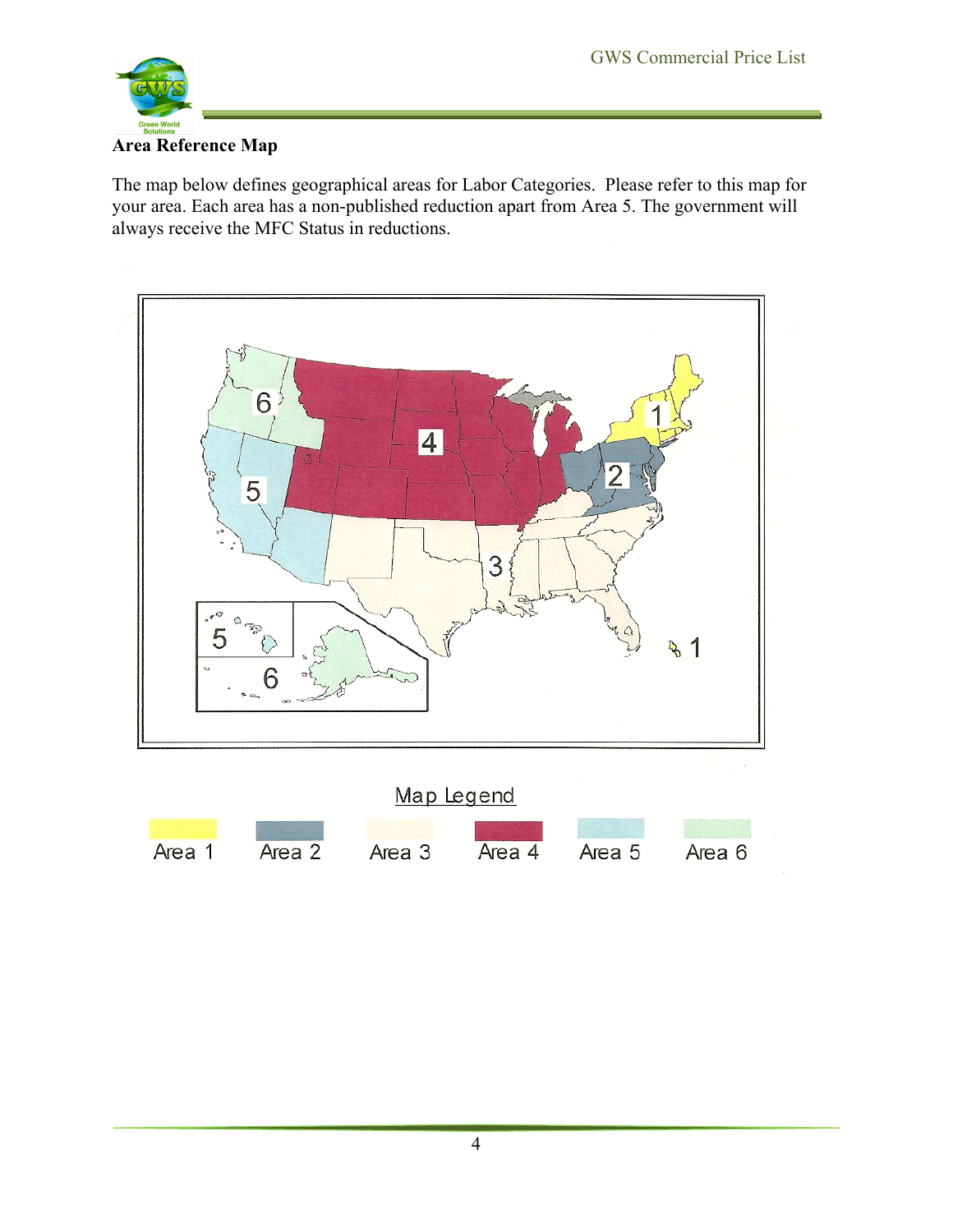E,



# <span id="page-4-0"></span>**Information Technology Services Price List**

|                 |                                                | Year                |            |            |            |            |  |  |
|-----------------|------------------------------------------------|---------------------|------------|------------|------------|------------|--|--|
| Category        |                                                | 1/1/2017            | 1/1/2018   | 1/1/2019   | 1/1/2020   | 1/1/2021   |  |  |
| <b>Number</b>   | <b>GWS Labor Category</b>                      | thru                | thru       | thru       | thru       | thru       |  |  |
|                 |                                                | 12/31/2017          | 12/31/2018 | 12/31/2019 | 12/31/2020 | 12/31/2021 |  |  |
| 1               | Applications Systems Analyst I                 | 80.74               | 84.77      | 89.01      | 93.46      | 98.14      |  |  |
| $\overline{c}$  | Applications Systems Analyst II                | 98.21               | 103.12     | 108.28     | 113.69     | 119.38     |  |  |
| 3               | Applications Systems Analyst III               | 133.51              | 140.19     | 147.20     | 154.56     | 162.29     |  |  |
| $\overline{4}$  | Applications Systems Analyst IV                | 172.66              | 181.29     | 190.36     | 199.88     | 209.87     |  |  |
| 5               | Applications Systems Analyst V                 | 192.23              | 201.84     | 211.94     | 222.53     | 233.66     |  |  |
| 6               | <b>Business Systems Analyst I</b>              | 83.53               | 87.71      | 92.10      | 96.70      | 101.54     |  |  |
| 7               | Business Systems Analyst II                    | 103.81              | 109.00     | 114.45     | 120.17     | 126.18     |  |  |
| 8               | <b>Business Systems Analyst III</b>            | 119.71              | 125.69     | 131.98     | 138.58     | 145.51     |  |  |
| 9               | <b>Business Systems Analyst IV</b>             | 149.42              | 156.89     | 164.73     | 172.97     | 181.62     |  |  |
| 10              | Business Systems Analyst V                     | 170.21              | 178.72     | 187.66     | 197.04     | 206.90     |  |  |
| 11              | Chief Information Technology Officer           | 252.17              | 264.78     | 278.02     | 291.92     | 306.52     |  |  |
| 12              | Computer Operator I                            | 34.32               | 36.04      | 37.84      | 39.73      | 41.72      |  |  |
| 13              | Computer Operator IV                           | 47.57               | 49.95      | 52.44      | 55.07      | 57.82      |  |  |
| 14              | Database Analyst V                             | 188.56              | 197.99     | 207.89     | 218.29     | 229.20     |  |  |
| 15              | Documentation Clerk/Specialist                 | 27.10               | 28.46      | 29.88      | 31.38      | 32.95      |  |  |
| 16              | Health Information Services Director           | 222.64              | 233.77     | 245.46     | 257.73     | 270.62     |  |  |
| 17              | Interface Design Director - Web                | 185.42              | 194.69     | 204.42     | 214.64     | 225.38     |  |  |
| 18              | IT Program Manager, Sr.                        | 201.32              | 211.39     | 221.96     | 233.05     | 244.71     |  |  |
| 19              | IT Project Manager - Sr.                       | 173.01              | 181.66     | 190.74     | 200.28     | 210.29     |  |  |
| 20              | IT Quality Assurance Director                  | 143.30              | 150.47     | 157.99     | 165.89     | 174.18     |  |  |
| 21              | Network Administrator I                        | 93.67               | 98.35      | 103.27     | 108.43     | 113.86     |  |  |
| $\overline{22}$ | Network Administrator II                       | $\overline{116.74}$ | 122.57     | 128.70     | 135.14     | 141.90     |  |  |
| 23              | Network Administrator III                      | 141.03              | 148.08     | 155.48     | 163.26     | 171.42     |  |  |
| 24              | Network Engineer I                             | 99.61               | 104.59     | 109.82     | 115.31     | 121.08     |  |  |
| 25              | Network Engineer II                            | 125.30              | 131.57     | 138.14     | 145.05     | 152.30     |  |  |
| 26              | Network Engineer V                             | 195.90              | 205.70     | 215.98     | 226.78     | 238.12     |  |  |
| 27              | Network Engineering Director                   | 180.00              | 189.00     | 198.45     | 208.37     | 218.79     |  |  |
| 28              | PC Support Manager                             | 157.63              | 165.51     | 173.79     | 182.48     | 191.60     |  |  |
| 29              | Project Engineer IV                            | 201.32              | 211.39     | 221.96     | 233.05     | 244.71     |  |  |
| 30              | Software Engineer V                            | 183.67              | 192.85     | 202.50     | 212.62     | 223.25     |  |  |
| 31              | Systems Administrator, Sr.                     | 135.79              | 142.58     | 149.70     | 157.19     | 165.05     |  |  |
| 32              | Systems Administrator                          | 127.57              | 133.95     | 140.65     | 147.68     | 155.07     |  |  |
| 33              | Systems Consultant/Engineering<br>Director     | 175.46              | 184.23     | 193.44     | 203.11     | 213.27     |  |  |
| 34              | <b>Systems Engineering Director</b><br>UNIX/NT | 198.70              | 208.63     | 219.07     | 230.02     | 241.52     |  |  |
| 35              | Webmaster                                      | 118.66              | 124.59     | 130.82     | 137.36     | 144.23     |  |  |
| 36              | Website Manager                                | 157.81              | 165.70     | 173.98     | 182.68     | 191.81     |  |  |

# <span id="page-4-1"></span>**Logistics, Professional, and Technical Services Price List**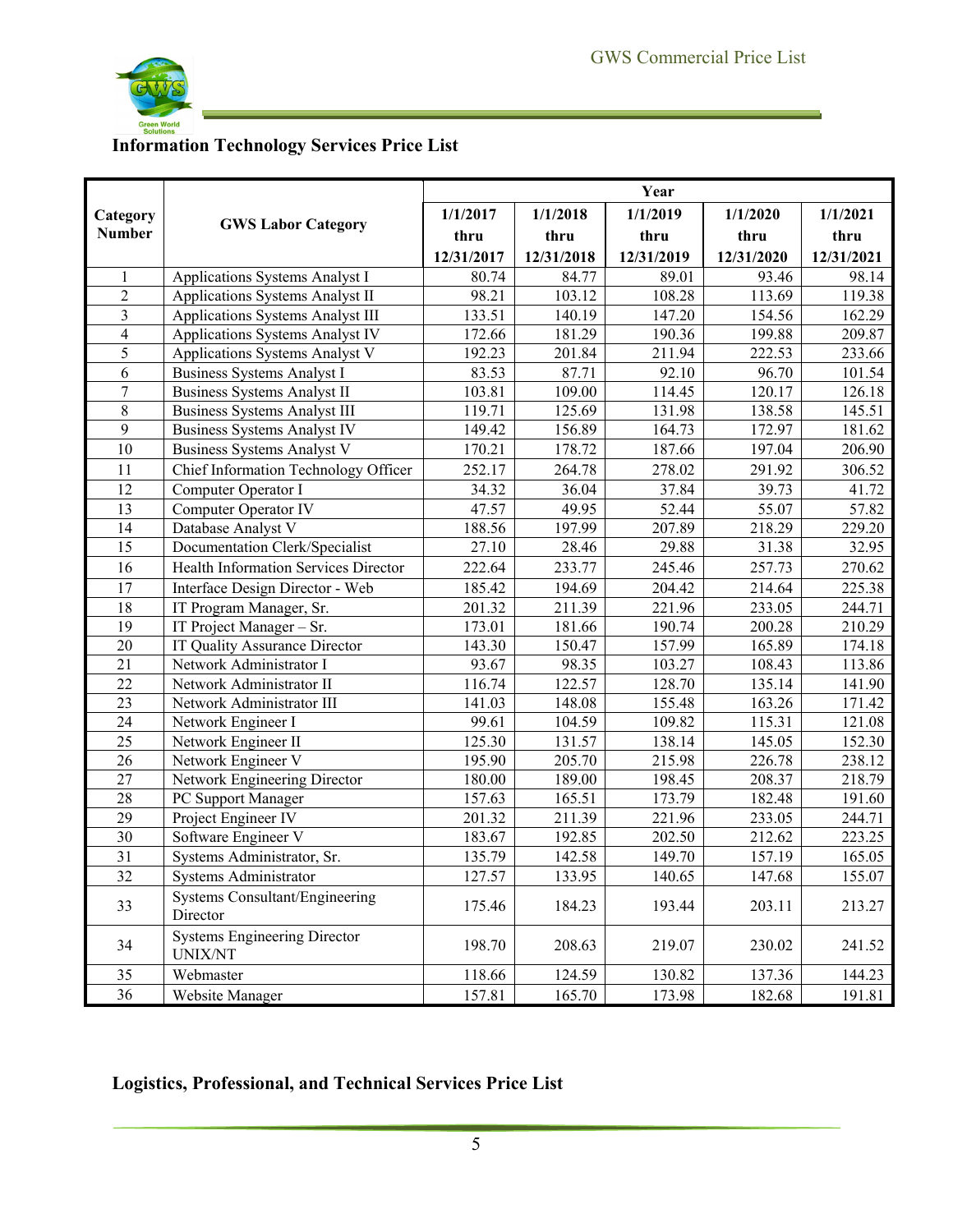J.



|                |                                                         | Year       |                   |            |            |            |  |
|----------------|---------------------------------------------------------|------------|-------------------|------------|------------|------------|--|
| Category       |                                                         | 1/1/2017   | 1/1/2018          | 1/1/2019   | 1/1/2020   | 1/1/2021   |  |
| <b>Number</b>  | <b>GWS Labor Category</b>                               | thru       | thru              | thru       | thru       | thru       |  |
|                |                                                         | 12/31/2017 | 12/31/2018        | 12/31/2019 | 12/31/2020 | 12/31/2021 |  |
| 1              | Air Conditioning & Refrigeration<br>Tech (HVAC)         | 46.49      | 48.81             | 51.25      | 53.81      | 56.50      |  |
| $\overline{2}$ | <b>Accounting Clerk I</b>                               | 30.41      | 31.93             | 33.52      | 35.20      | 36.96      |  |
| 3              | Accounting Clerk II                                     | 34.13      | 35.84             | 37.63      | 39.51      | 41.49      |  |
| $\overline{4}$ | <b>Accounting Clerk III</b>                             | 36.23      | 38.04             | 39.94      | 41.94      | 44.03      |  |
| $\overline{5}$ | <b>Accounting Director</b>                              | 181.75     | 190.83            | 200.38     | 210.40     | 220.91     |  |
| $\sqrt{6}$     | <b>Accounting Manager</b>                               | 124.43     | 130.65            | 137.18     | 144.04     | 151.24     |  |
| $\overline{7}$ | Accounts Payable Clerk                                  | 30.41      | 31.93             | 33.52      | 35.20      | 36.96      |  |
| $8\,$          | Accounts Payable Clerk, Sr.                             | 36.23      | 38.04             | 39.94      | 41.94      | 44.03      |  |
| $\overline{9}$ | Accounts Payable Manager                                | 130.89     | 137.44            | 144.31     | 151.53     | 159.10     |  |
| 10             | Accounts Payable Supervisor I                           | 86.33      | 90.65             | 95.18      | 99.94      | 104.93     |  |
| 11             | Accounts Payable Supervisor II                          | 94.19      | $\frac{1}{98.90}$ | 103.85     | 109.04     | 114.49     |  |
| 12             | Accounts Payable Supervisor III                         | 118.83     | 124.78            | 131.02     | 137.57     | 144.44     |  |
| 13             | Administrative Assistant I                              | 53.95      | 56.64             | 59.48      | 62.45      | 65.57      |  |
| 14             | <b>Auditing Director</b>                                | 189.96     | 199.46            | 209.43     | 219.90     | 230.90     |  |
| 15             | <b>Auditing Manager</b>                                 | 191.71     | 201.29            | 211.36     | 221.93     | 233.02     |  |
| 16             | Auditing Project Lead                                   | 168.12     | 176.52            | 185.35     | 194.62     | 204.35     |  |
| 17             | Bookkeeper                                              | 30.41      | 31.93             | 33.52      | 35.20      | 36.96      |  |
| 18             | <b>Bookkeeping Manager</b>                              | 89.83      | 94.32             | 99.03      | 103.98     | 109.18     |  |
| 19             | <b>Budget Analyst IV</b>                                | 171.61     | 180.19            | 189.20     | 198.66     | 208.59     |  |
| 20             | Building Inspector, Sr.                                 | 107.65     | 113.03            | 118.68     | 124.62     | 130.85     |  |
| 21             | Civil Engineer Sr.                                      | 200.27     | 210.29            | 220.80     | 231.84     | 243.43     |  |
| 22             | <b>Construction Inspection Services</b><br>Manager      | 141.03     | 148.08            | 155.48     | 163.26     | 171.42     |  |
| 23             | <b>Contracts Administration Manager</b>                 | 182.27     | 191.39            | 200.95     | 211.00     | 221.55     |  |
| 24             | Contracts Administrator II                              | 106.25     | 111.56            | 117.14     | 123.00     | 129.15     |  |
| 25             | Contracts Administrator III                             | 140.16     | 147.16            | 154.52     | 162.25     | 170.36     |  |
| 26             | Curriculum Specialist                                   | 93.15      | 97.80             | 102.69     | 107.83     | 113.22     |  |
| 27             | Dispatcher, Motor Vehicle                               | 50.73      | 53.27             | 55.93      | 58.73      | 61.67      |  |
| 28             | Documentation Clerk/Specialist                          | 27.10      | 28.46             | 29.88      | 31.38      | 32.95      |  |
| 29             | Electrical Engineer Sr.                                 | 220.37     | 231.39            | 242.96     | 255.10     | 267.86     |  |
| 30             | Engineering Technician I                                | 31.46      | 33.03             | 34.68      | 36.41      | 38.24      |  |
| 31             | Engineering Technician IV                               | 48.95      | 51.40             | 53.97      | 56.67      | 59.50      |  |
| 32             | Engineering Technician V                                | 59.87      | 62.87             | 66.01      | 69.31      | 72.77      |  |
| 33             | Environmental Engineer Sr.                              | 189.09     | 198.54            | 208.47     | 218.59     | 229.84     |  |
| 34             | <b>Facilities Director</b>                              | 164.80     | 173.04            | 181.69     | 190.77     | 200.31     |  |
| 35             | Facilities Planner                                      | 121.63     | 127.71            | 134.10     | 140.80     | 147.84     |  |
| 36             | General Clerk III                                       | 34.25      | 35.96             | 37.76      | 39.65      | 41.63      |  |
| 37             | General Maintenance Worker                              | 37.99      | 39.89             | 41.89      | 43.98      | 46.18      |  |
| 38             | Graphic Design Specialist, Sr.                          | 109.92     | 115.42            | 121.19     | 127.25     | 133.61     |  |
| 39             | Graphic Artist                                          | 50.47      | 52.99             | 55.64      | 58.43      | 61.35      |  |
| 40             | Heavy Equipment Mechanic, Senior                        | 51.59      | 54.17             | 56.88      | 59.72      | 62.71      |  |
| 41             | Library Information Technology<br>Systems Administrator | 50.64      | 53.18             | 55.84      | 58.63      | 61.56      |  |
| 42             | Logistics Analyst III                                   | 129.49     | 135.97            | 142.77     | 149.91     | 157.40     |  |
| 43             | Logistics Analyst IV                                    | 163.75     | 171.93            | 180.53     | 189.56     | 199.04     |  |
| 44             | Logistics Clerk                                         | 49.02      | 51.47             | 54.04      | 56.75      | 59.58      |  |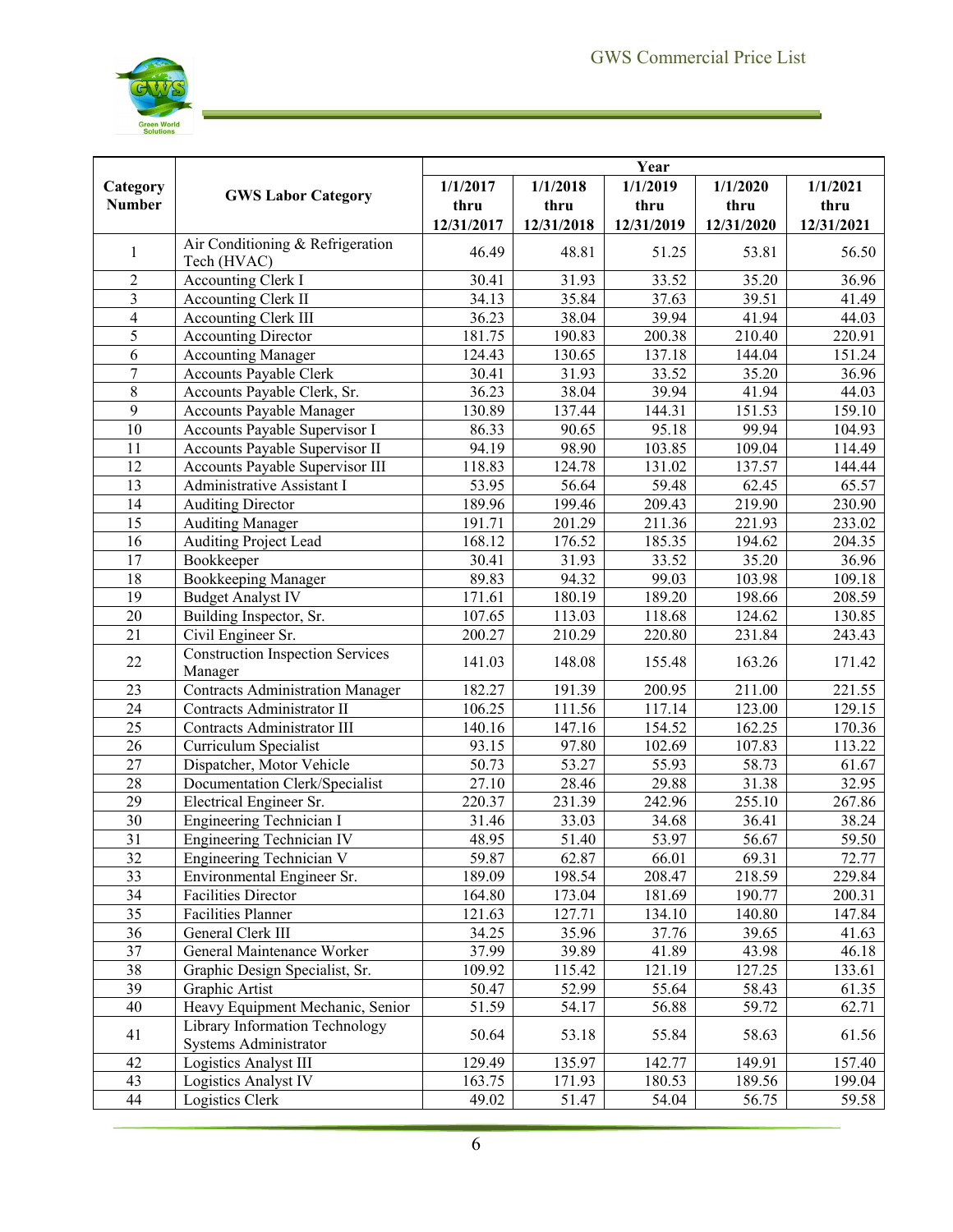

| <b>Solutions</b> |                                                    | Year       |                      |                     |                    |            |  |
|------------------|----------------------------------------------------|------------|----------------------|---------------------|--------------------|------------|--|
| Category         |                                                    | 1/1/2017   | 1/1/2018             | 1/1/2019            | 1/1/2020           | 1/1/2021   |  |
| <b>Number</b>    | <b>GWS Labor Category</b>                          | thru       | thru                 | thru                | thru               | thru       |  |
|                  |                                                    | 12/31/2017 | 12/31/2018           | 12/31/2019          | 12/31/2020         | 12/31/2021 |  |
| 45               | Material Coordinator                               | 49.02      | 51.47                | 54.04               | 56.75              | 59.58      |  |
| 46               | Material Expeditor                                 | 49.02      | 51.47                | 54.04               | 56.75              | 59.58      |  |
| 47               | Material Handling Laborer                          | 29.17      | 30.63                | 32.16               | 33.76              | 35.45      |  |
| 48               | Materials Engineer V                               | 190.49     | 200.01               | 210.01              | 220.51             | 231.54     |  |
| 49               | Mechanical Engineer V                              | 202.89     | 213.04               | 223.69              | 234.87             | 246.62     |  |
| $\overline{50}$  | <b>Operations Director</b>                         | 155.18     | 162.94               | 171.09              | 179.65             | 188.63     |  |
| $\overline{51}$  | <b>Operations Manager</b>                          | 153.61     | 161.29               | 169.36              | 177.82             | 186.72     |  |
| $\overline{52}$  | Process Engineer IV                                | 187.86     | 197.26               | 207.12              | 217.48             | 228.35     |  |
| $\overline{53}$  | Product Engineer I                                 | 117.09     | 122.94               | 129.09              | 135.54             | 142.32     |  |
| 54               | Product Engineer II                                | 138.76     | 145.69               | 152.98              | 160.63             | 168.66     |  |
| $\overline{55}$  | Productions Supervisor III                         | 153.96     | 161.66               | 169.74              | 178.23             | 187.14     |  |
| $\overline{56}$  | Program Director                                   | 139.63     | 146.61               | 153.94              | 161.64             | 169.72     |  |
| $\overline{57}$  | Program Manager                                    | 201.32     | 211.39               | 221.96              | 233.05             | 244.71     |  |
| 58               | Project Manager II                                 | 154.49     | 162.21               | 170.32              | 178.84             | 187.78     |  |
| $\overline{59}$  | Quality Assurance Engineer V                       | 181.22     | 190.28               | 199.80              | 209.79             | 220.28     |  |
| 60               | <b>Quality Assurance Engineering</b><br>Supervisor | 144.00     | 151.20               | 158.76              | 166.70             | 175.03     |  |
| 61               | Quality Assurance Mgr.                             | 155.18     | $\overline{1}$ 62.94 | 171.09              | 179.65             | 188.63     |  |
| $\overline{62}$  | Quality Assurance Specialist IV                    | 180.35     | 189.37               | 198.84              | 208.78             | 219.22     |  |
| 63               | Receptionist                                       | 30.08      | 31.58                | 33.16               | 34.82              | 36.56      |  |
| 64               | Strategic Planning Analyst II                      | 132.47     | 139.09               | 146.04              | 153.35             | 161.01     |  |
| 65               | Strategic Planning Analyst III                     | 155.71     | 163.49               | 171.67              | 180.25             | 189.26     |  |
| 66               | Strategic Planning Analyst IV                      | 187.34     | 196.71               | 206.54              | 216.87             | 227.71     |  |
| 67               | Strategic Planning Analyst V                       | 226.14     | 237.44               | 249.31              | 261.78             | 274.87     |  |
| 68               | Secretary I                                        | 38.20      | 40.11                | 42.12               | 44.22              | 46.43      |  |
| 69               | Secretary II                                       | 42.75      | 44.88                | 47.13               | 49.48              | 51.96      |  |
| 70               | Secretary III                                      | 47.76      | 50.15                | 52.66               | 55.29              | 58.05      |  |
| $\overline{71}$  | Shipping and Receiving Clerk                       | 31.09      | 32.64                | 34.28               | 35.99              | 37.79      |  |
| $\overline{72}$  | <b>Technical Instructor</b>                        | 45.66      | 47.95                | 50.34               | $\overline{52.86}$ | 55.50      |  |
| $\overline{73}$  | Technical Writer I                                 | 45.49      | 47.76                | 50.15               | 52.66              | 55.29      |  |
| 74               | Technical Writer II                                | 55.43      | 58.20                | 61.11               | 64.17              | 67.38      |  |
| 75               | <b>Technical Writing Director</b>                  | 221.07     | 232.12               | 243.73              | 255.91             | 268.71     |  |
| 76               | <b>Test Proctor</b>                                | 38.74      | 40.68                | $\overline{4}$ 2.71 | 44.85              | 47.09      |  |
| 77               | Tools and Parts Attendant                          | 31.07      | 32.63                | 34.26               | 35.97              | 37.77      |  |
| 78               | Top Installation & Maintenance Exe                 | 183.84     | 193.04               | 202.69              | 212.82             | 223.46     |  |
| 79               | Training Specialist III                            | 128.97     | 135.42               | 142.19              | 149.30             | 156.76     |  |
| $80\,$           | Truck Driver, Light                                | 31.61      | 33.19                | 34.85               | 36.60              | 38.43      |  |
| 81               | Validation Engineer Sr.                            | 151.51     | 159.09               | 167.04              | 175.40             | 184.17     |  |
| $\overline{82}$  | Warehouse Manager                                  | 113.24     | 118.90               | 124.85              | 131.09             | 137.65     |  |
| 83               | Weapons Systems Analyst                            | 0.00       | 0.00                 |                     | 0.00               | 0.00       |  |
| 84               | Word Processor I                                   | 36.30      | 38.11                | 40.02               | 42.02              | 44.12      |  |
| 85               | Word Processor II                                  | 40.75      | 42.79                | 44.93               | 47.18              | 49.54      |  |

The prices are escalated at a rate of 5% to account for increases in labor costs.

# <span id="page-6-0"></span>**Engineering, Technical, and Dockside Services Price List**

| Category      | <b>GWS Labor Category</b> | 1/1/2017 | 1/1/2018 | 1/1/2019 | 1/1/2020 | 1/1/2021 |
|---------------|---------------------------|----------|----------|----------|----------|----------|
| <b>Number</b> |                           | thru     | thru     | thru     | thru     | thru     |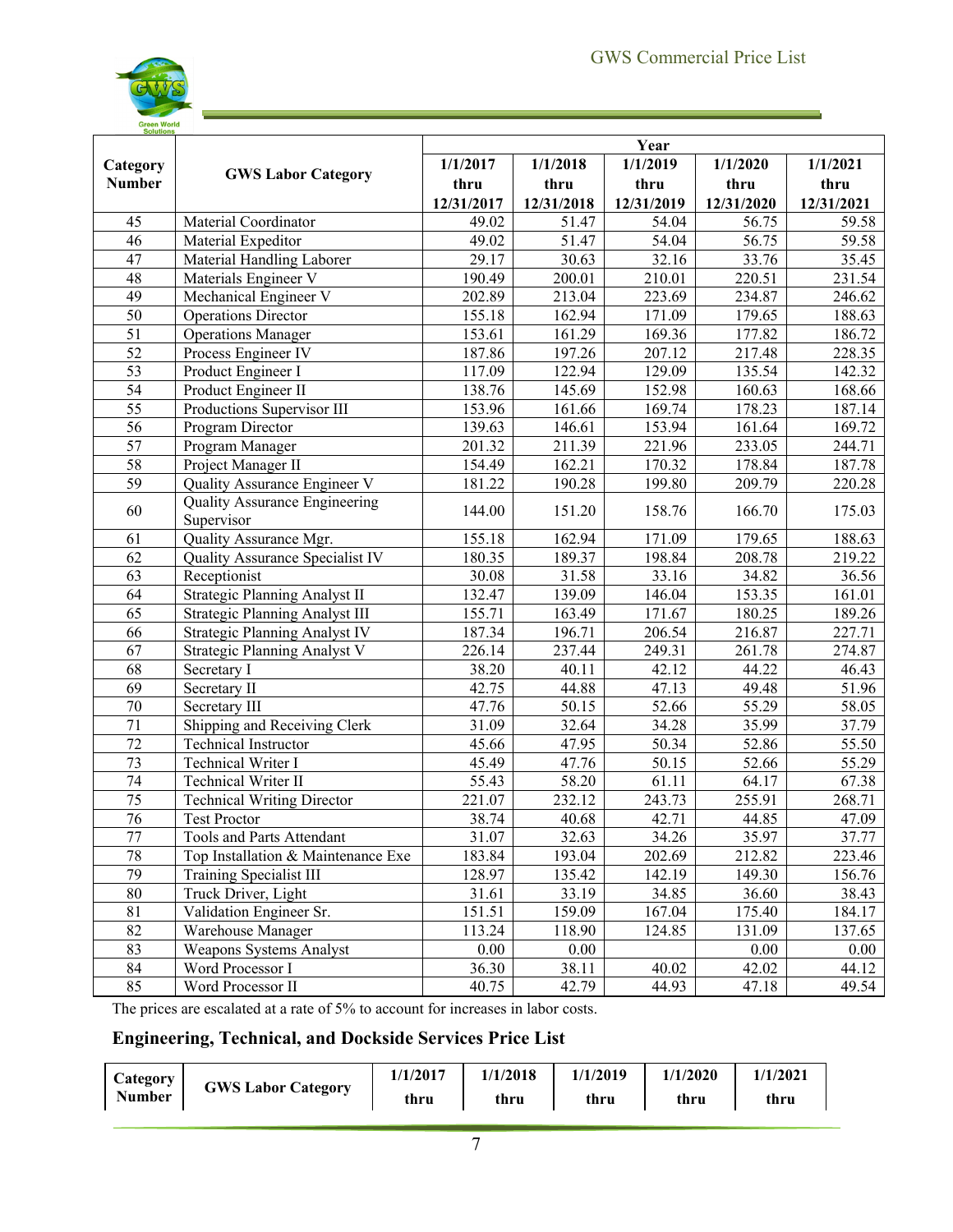

| Green World<br>Solutions |                                                  |            |            |            |            |            |
|--------------------------|--------------------------------------------------|------------|------------|------------|------------|------------|
|                          |                                                  | 12/31/2017 | 12/31/2018 | 12/31/2019 | 12/31/2020 | 12/31/2021 |
| J.                       | Air Conditioning and<br>Refrigeration Technician | 46.49      | 48.81      | 51.25      | 53.81      | 56.50      |
| $\overline{2}$           | Clerk (Admin/Typist)                             | 27.73      | 29.12      | 30.58      | 32.11      | 33.71      |
| 3                        | Engineering Technician I                         | 31.36      | 33.03      | 34.68      | 36.41      | 38.24      |
| 4                        | Engineering Technician V                         | 59.87      | 62.87      | 66.01      | 69.31      | 72.77      |
| 5                        | General Laborer                                  | 27.96      | 29.36      | 30.83      | 32.37      | 33.99      |
| 6                        | Insulator / Lagger                               | 27.96      | 29.36      | 30.83      | 32.37      | 33.99      |
| 7                        | Logistics Clerk                                  | 49.02      | 51.47      | 54.04      | 56.75      | 59.58      |
| 8                        | Marine Electrician                               | 59.14      | 62.09      | 65.20      | 68.46      | 71.88      |
| 9                        | Marine Machinist                                 | 47.67      | 50.06      | 52.56      | 55.19      | 57.95      |
| 10                       | Painter/Sandblaster                              | 44.13      | 46.33      | 48.65      | 51.08      | 53.64      |
| 11                       | Pipefitter / Brazer                              | 54.03      | 56.74      | 59.57      | 62.55      | 65.68      |
| 12                       | Program Manager                                  | 201.32     | 211.39     | 221.96     | 233.05     | 244.71     |
| 13                       | Project Engineer                                 | 201.32     | 211.39     | 221.96     | 233.08     | 244.71     |
| 14                       | <b>Quality Assurance</b>                         | 155.18     | 162.94     | 171.09     | 179.65     | 188.63     |
| 15                       | Ship-fitter                                      | 54.03      | 56.74      | 59.57      | 62.55      | 65.68      |
| 16                       | Welder/Burner                                    | 40.19      | 42.20      | 44.31      | 46.53      | 48.66      |

The prices for years 2017 thru 2021 are escalated at a rate of 5% to account for increases in labor costs.

<span id="page-7-0"></span>**Dry Docking Services Price List**

**LABOR - TRAVELIFT**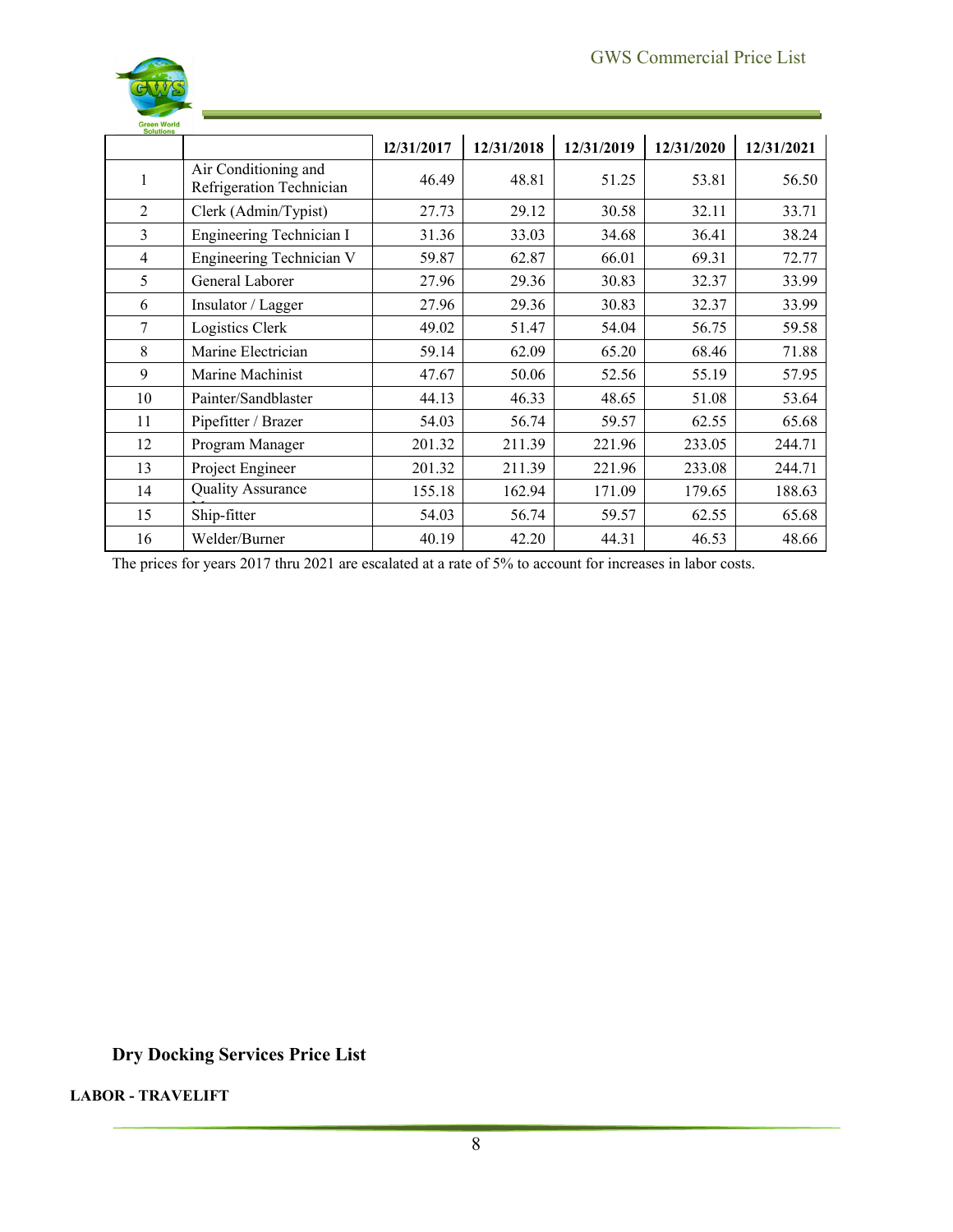s,



|             | Green World<br>Solutions                                                               |                   |          |                     |          |          |          |  |
|-------------|----------------------------------------------------------------------------------------|-------------------|----------|---------------------|----------|----------|----------|--|
| Line        |                                                                                        |                   | 1/1/17   | 1/1/18              | 1/1/19   | 1/1/20   | 1/1/21   |  |
| <b>Item</b> | <b>Description</b>                                                                     | <b>Unit Issue</b> | thru     | thru                | thru     | thru     | thru     |  |
|             |                                                                                        |                   | 12/31/17 | 12/31/18            | 12/31/19 | 12/31/20 | 12/31/21 |  |
| 100         | Travelift - General Labor (Sandblasters, Painters)                                     | Hour              | \$574.36 | \$77.33             | \$80.42  | \$83.64  | \$86.99  |  |
| 101         | Travelift - Skilled Labor "Tradesmen Assistants)                                       | Hour              | \$87.88  | \$91.40             | \$95.06  | \$98.86  | \$102.81 |  |
| 102         | Travelift- Skilled Tradesmen (Painters, Welders,                                       | Hour              | \$114.92 | S <sub>119.52</sub> | \$124.30 | \$129.27 | \$134.44 |  |
|             | Mechanics, Machinists. Marine Electricians)                                            |                   |          |                     |          |          |          |  |
| 103         | Travelift - Travel Time (Boats Not at Ocean Marine)                                    | Hour              | \$114.92 | S119.52             | \$124.30 | \$129.27 | \$134.44 |  |
| 104         | Travelift - Loading or Unloading Boats from Trailers                                   | Foot              | \$10.82  | \$11.25             | \$11.70  | \$12.17  | \$12.66  |  |
|             | HAUL AND LAUNCH WITH TRAVELIFT (includes pressure washing bottom of boat and blocking) |                   |          |                     |          |          |          |  |
| 105         | Travelift - Haul and Launch 45 and under                                               | Foot              | \$10.82  | \$11.25             | \$11.70  | \$12.17  | \$12.66  |  |
| 106         | Travelift - Haul and Launch 46 to 54'                                                  | Foot              | \$12.17  | \$12.66             | \$13.17  | \$13.70  | \$14.25  |  |
| 107         | Travelift - Haul and Launch 55 to 69'                                                  | Foot              | \$13.52  | \$14.06             | \$14.62  | \$15.20  | \$15.81  |  |
| 108         | Travelift - Haul and Launch 70' to 74'                                                 | Foot              | \$16.22  | \$16.87             | \$17.54  | \$18.24  | \$18.97  |  |
| 109         | Travelift - Haul and Launch 75' to 79'                                                 | Foot              | \$17.58  | \$18.28             | \$19.01  | \$19.77  | \$20.56  |  |
| 110         | Travelift - Haul and Launch 80 and over                                                | Foot              | \$18.93  | \$19.69             | \$20.48  | \$21.30  | \$22.15  |  |
| 111         | Travelift - Haul and Launch Electrical Hookup Fee                                      | Hookup            | S33.80   | \$35.15             | \$36.56  | \$38.02  | \$39.54  |  |
| 112         | Travelift - Haul and Launch Electric Fee                                               | Daily             | \$6.76   | \$7.03              | \$7.31   | \$7.60   | \$7.90   |  |
|             | <b>LAND STORAGE (Outdoor)</b>                                                          |                   |          |                     |          |          |          |  |
| 113         | Travelift - All Vessels up to 65'                                                      | Foot/Month        | \$6.76   | \$7.03              | \$7.31   | \$7.60   | \$7.90   |  |
| 114         | Travelift - Trailer Only (Dry Storage Customer Only)                                   | Foot/Month        | \$1.35   | \$1.40              | \$1.46   | \$1.52   | \$1.58   |  |
| 115         | Trarelift - Trailer (Non-Dry Storage Customer)                                         | Foot/Month        | \$2.70   | \$2.81              | \$2.92   | \$3.04   | \$3.16   |  |
| 116         | Travelift - Vessels w/o Trailers - One Time Haul and<br>Launch by Forklift             |                   | \$67.60  | \$70.30             | \$73.11  | \$76.03  | \$79.07  |  |
| 117         | Travelift - Outdrives (Clean. Prime, and Paint);<br>materials extra                    | Each              | \$223.08 | \$232.00            | \$241.28 | \$250.93 | \$260.97 |  |
| 118         | Travelift - Sanding Bottoms Spot Priming. etc                                          | Hour              | \$74.36  | \$77.33             | \$80.42  | \$83.64  | \$86.99  |  |
| 119         | Travelift - Belly Band (Paint Extra)                                                   | Foot              | \$6.76   | \$7.03              | \$7.31   | \$7.60   | \$7.90   |  |

### **BOTTOM JOB (Quoted on individual basis. Quote may be ordered after hull inspection, 1 Misc Material.)**

| Line |                                   | <b>Req. Paint</b> | 1/1/17   | 1/1/18   | 1/1/19   | 1/1/20   | 1/1/21   |
|------|-----------------------------------|-------------------|----------|----------|----------|----------|----------|
| Item | <b>Travelift-Length of Vessel</b> | per Coat (in      | thru     | thru     | Thru     | Thru     | Thru     |
|      |                                   | gallons)          | 12/31/17 | 12/31/18 | 12/31/19 | 12/31/20 | 12/31/21 |
| 120  | $15' - 24'$                       |                   | \$67.60  | \$70.30  | \$73.11  | \$76.03  | S79.07   |
| 121  | $25' - 29'$                       |                   | \$74.36  | \$77.33  | \$80.42  | \$83.64  | \$86.99  |
| 122  | $30' - 34'$                       | 1.5               | \$74.36  | \$77.33  | \$80.42  | \$83.64  | \$86.99  |
| 123  | $35' - 39'$                       | 2                 | \$81.12  | \$84.36  | \$87.73  | \$91.24  | \$94.89  |
| 124  | $40' - 44'$                       | 2                 | \$87.88  | \$91.40  | \$95.06  | \$98.86  | \$102.81 |
| 125  | $45' - 49'$                       | 2.5               | \$101.40 | \$105.46 | \$109.68 | \$114.07 | \$118.63 |
| 126  | $50' - 54'$                       | 3                 | \$135.20 | \$140.61 | \$146.23 | \$152.08 | \$158.16 |
| 127  | $55' - 59'$                       | 3                 | \$169.00 | \$175.76 | \$182.79 | \$190.10 | \$197.70 |
| 128  | $60' - 64'$                       | 4                 | \$202.80 | \$210.91 | \$219.35 | \$228.12 | \$237.24 |
| 129  | $65' - 69'$                       | 6                 | \$236.60 | \$246.06 | S255.90  | \$266.14 | \$276.79 |
| 130  | $70+$                             | As per quote      | ----     | ---      | ----     | ----     | ----     |